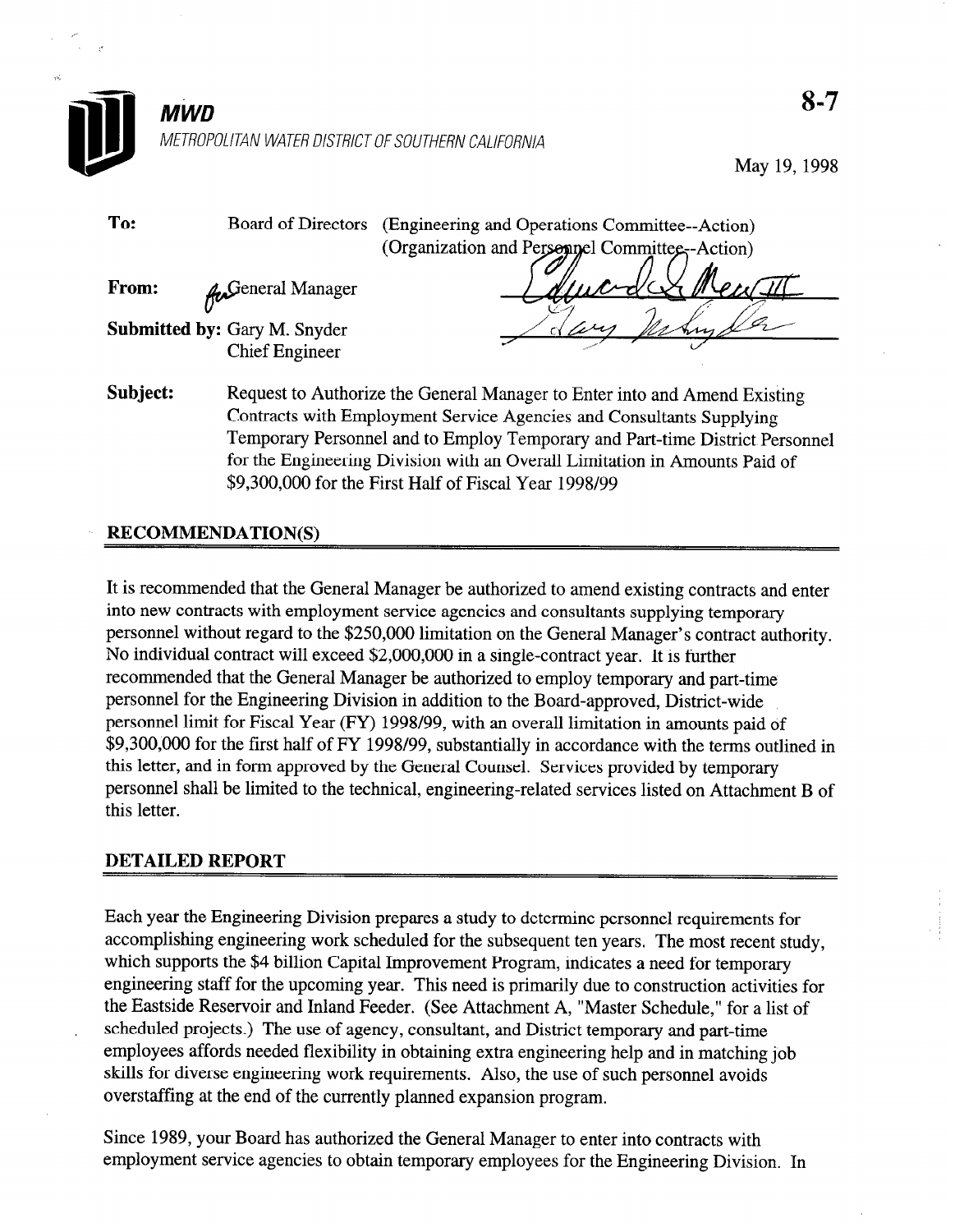order to help meet the engineering work load requirements for FY 1998/99, the Engineering Division proposes to amend existing contracts and enter into new contracts with various employment service agencies and consultants who supply personnel, supervised and directed by District staff, and to employ additional temporary and part-time District personnel with an overall limitation in amounts paid of \$9,300,000 for the first half of FY 1998/99. The proposed \$9,300,000 is one-half of the total of \$18,600,000 included in the approved FY 1998/99 Engineering Budget. The necessity for this amount was determined through careful evaluation of temporary and part-time employee requirements for the Fiscal Year. A second request for the second half of FY 1998/99 will be submitted in approximately six months, depending upon the reevaluated needs of the Engineering Division at that time. The employment of temporary and part-time District personnel is in addition to the Board-approved, District-wide personnel limit for FY 1998/99.

Some of the new or amended contracts will be payable in overall amounts exceeding the General Manager's \$250,000 limitation under Administrative Code Section 8 117. However, a more efficient use of Board and staff time could be utilized to ensure more timely completion of work by obtaining Board approval for the General Manager to approve each new and amended contract over \$250,000. At no time will an individual contract exceed \$2,000,000 in a single-contract year without additional Board approval.

Section 8103(i) of the Administrative Code exempts from competitive bidding professional services contracts such as those which have been or will be set up for the purposes explained in this letter. However, in cases where the issuance of Request for Proposals for these services is feasible and appears to be advantageous to the Engineering Division, this process will be used.

The employment service agencies and consultants providing temporary personnel currently being used, and the services they provide are listed on Attachment B. Services provided by temporary personnel shall be limited to the technical, engineering-related services listed on that attachment. Eighteen of the 61 firms listed (25 percent) are certified as either women- or minority-owned business enterprises. A work force analysis or affirmative action plan is required of all agencies with which the District contracts for temporary and part-time Engineering staff.

The activities for renewing or setting up new temporary and part-time employment contracts for the Engineering Division will continue to be reported to your Board quarterly.

This action is exempt from the provisions of the California Environmental Quality Act because it can be seen with certainty that there is no possibility that the proposed action could have a significant effect on the environment.

SLS\mg:rev3 (PersonnelContractsFirstHalf9899) Attachment(s)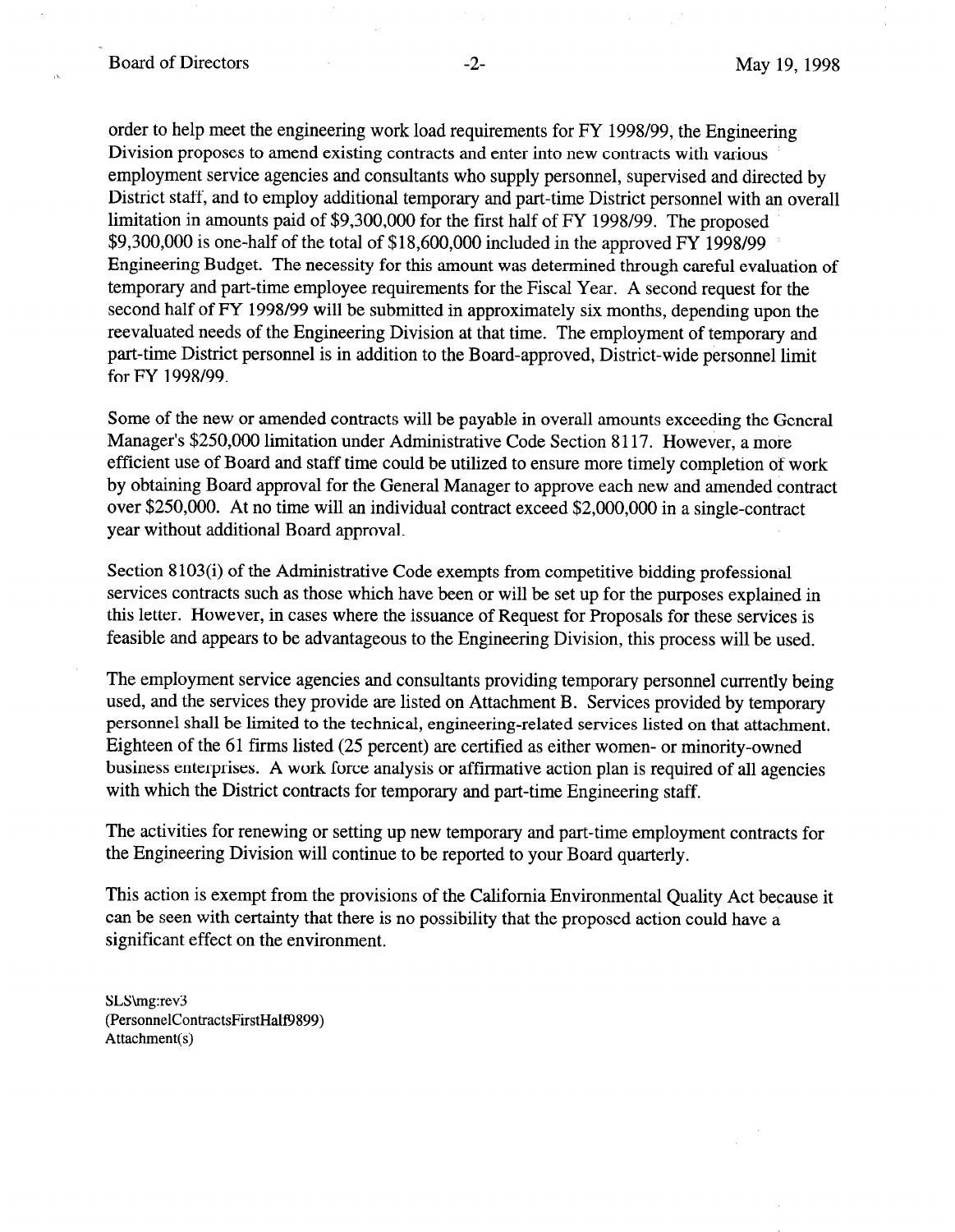#### Attachment B

May 19, 1998 Eng. Division  $8 - 7$ 

# Employment Service Agencies and Consultants Currently Being Used by the Engineering Division

Abang, Nick Adecco TAD (fka TAD Resources) Administrative Business Services, Inc. Alvarado, Reuben Q. Amvigor Engineering Services Balcerzak, Richard W. Berg Power Engineers, Inc. Business Info. Systems Consultants, Inc. Butler Service Group CADD Squad CD1 Corporation-West California Creative Solutions, Inc. Comforce Technical Services, Inc. Construction Specifications Services Cordax Courtesy Employment Service DSS Software Technologies Inc. Fastek Technical Services Fay Tech Services Harte Enterprises Hernandez, Kroone & Associates Hunsaker & Associates Hunt, Robert W., Company **IMRI** Inconen J. Jireh & Associates Kelly Professional Services Los Angeles Dept. Of Water and Power MRC PersonPower, Inc. MTB Quality Consultants, Inc. McDonnell Douglas Tech. Svcs., Co.

Midcom Corporation Modis (fka Mini-systems Associates) Montana Testing & Geotechnical, Inc. Moody-Tottrup International Murphy, P., & Associates, Inc. ORSA Consulting Engineers O'Brien-Krietzberg & Associates Peak Technical Services, Inc. Planetek Psomas and Associates Quantum Technical Solutions RP Accord Systems, Inc. Ravel Software ReadyTech Professionals, Inc. Sharf, Woodward & Associates Inc. Source Consulting Stratus Services Group, Inc. Superior Temporary Services Tech/Aid Towill, Inc. Trend Western Technical Triad Personnel Triad Systems International Underground Construction Mgrs. Volt Technical Walls Inspection Company Western Staff Services Widman, George A. Yamanaka, Ruth K. Yoh, H. L., Company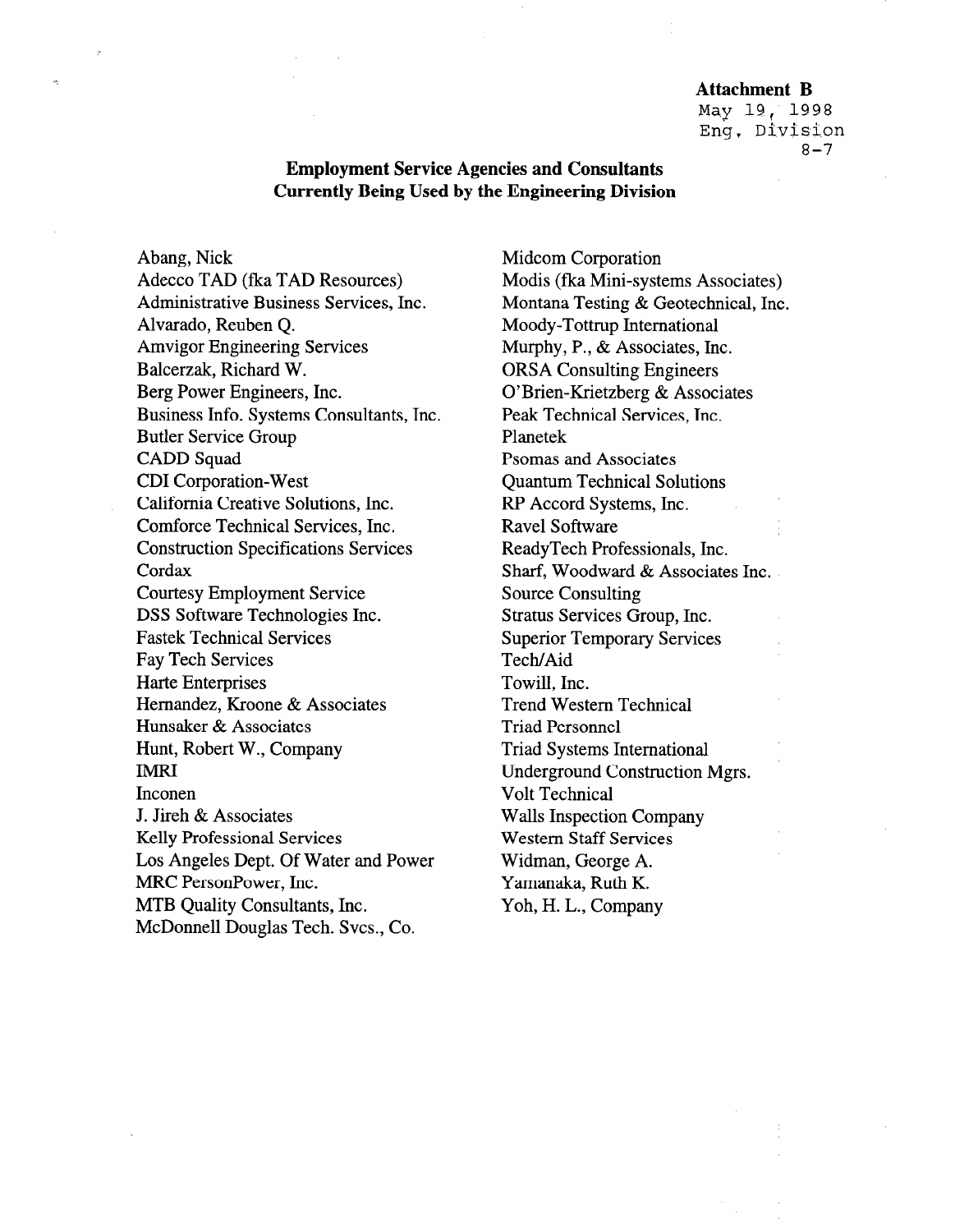## Attachment B Eng. Division 8-7 May 19, 1998

## Services Provided:

Engineering design Preparation of specifications Drafting and CAD/CAE Support Technical writing Administrative work Data entry Proofreading Inspection and construction management Materials testing

Notes:

- 1) All firms listed currently contract with Metropolitan.
- 2) These lists may not be all-inclusive and may be changed or supplemented as These has may not be an-inclusive and may be changed.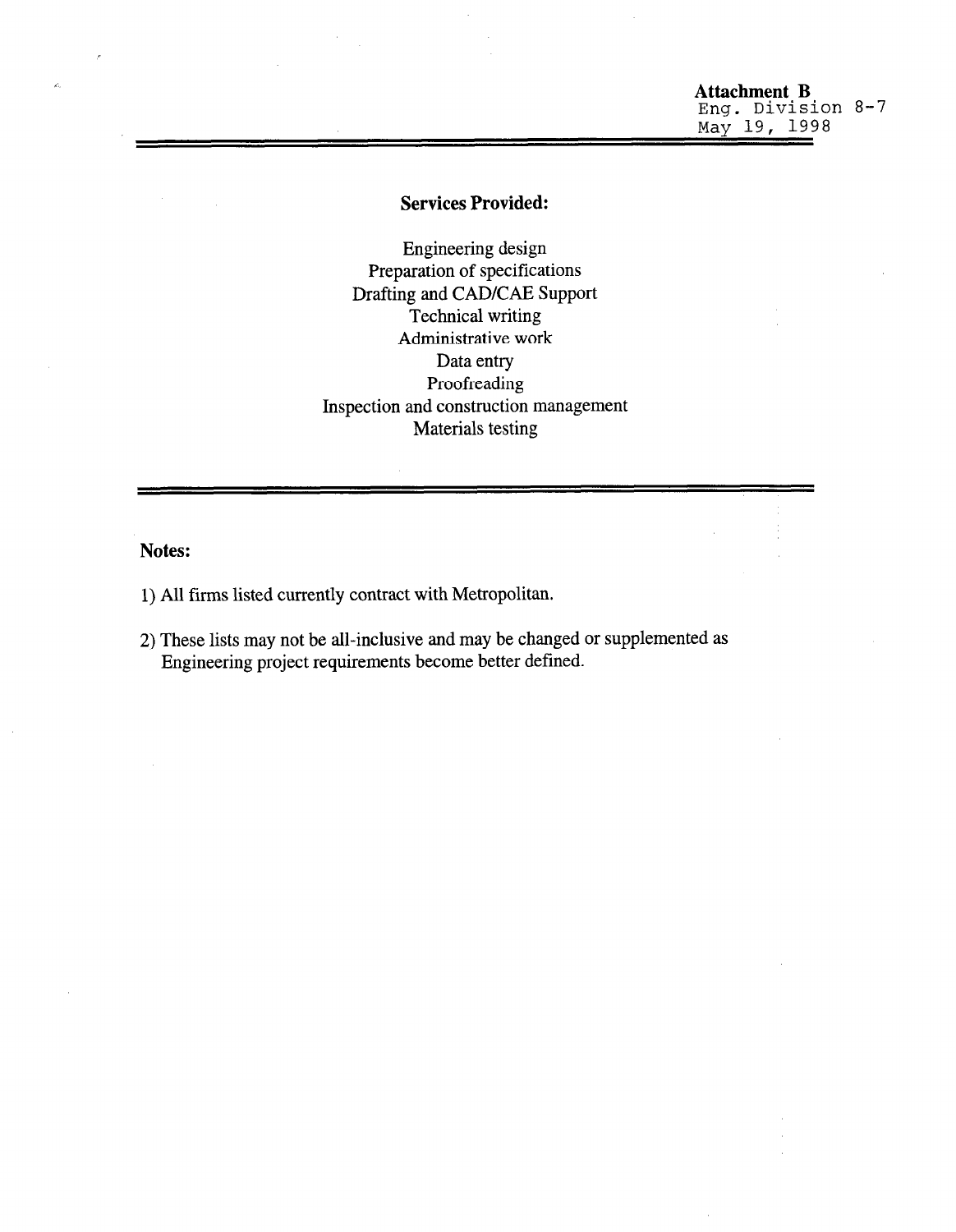| Project<br>$\blacksquare$<br>71 H<br>TI.<br>LVA.<br>. .<br><b>AND STATE</b><br>V/VI<br>13<br>ŦП<br>$\mathbb{E}$<br><b>KI</b><br>. .<br>$\mathbf{I}$<br>∦e vi<br>囜<br>E.<br>va<br>8<br>-1<br><b>睡不住</b><br>$\mathbf{1}$ $\mathbf{1}$ $\overline{\mathbf{1}}$<br>ान<br>a sa sa sala<br><b>GARVEY RESERVOIR - COVER</b><br>$-1$<br>$\sim$ 10<br><b>Property</b><br>$\blacksquare$ $\blacksquare$ $\blacksquare$ $\blacksquare$ $\blacksquare$ $\blacksquare$ $\blacksquare$<br>조소를<br>$1 \quad 1 \quad 1$<br>as u<br>$\blacksquare$<br>an B<br>SECOND LWR & SEPULVEDA FDRS - CURRENT DRAIN STA.<br>$\blacksquare$<br>55 S. P<br>JENSEN FILT PLT-RETROFIT EXISTING RESV<br>$\sim$ 1<br><u>e a partir de la propincia de la propincia de la propincia de la propincia de la propincia de la propincia de</u><br>∸ ¥iri<br><b>Contract Contract Contract</b><br>$\cdots$<br>三年<br>$\cdots$<br>2章 2章 三<br>OZONE EQUIPMENT (JENSEN AND MILLS)<br><u> and the second</u><br>$\mathbf{z}$ iii<br><b>Constitution</b><br>$1 - 1 - 1 - 1$                                                                                                                                                                                                                                                                                                                                                                                             |                                                                                                        |
|---------------------------------------------------------------------------------------------------------------------------------------------------------------------------------------------------------------------------------------------------------------------------------------------------------------------------------------------------------------------------------------------------------------------------------------------------------------------------------------------------------------------------------------------------------------------------------------------------------------------------------------------------------------------------------------------------------------------------------------------------------------------------------------------------------------------------------------------------------------------------------------------------------------------------------------------------------------------------------------------------------------------------------------------------------------------------------------------------------------------------------------------------------------------------------------------------------------------------------------------------------------------------------------------------------------------------------------------------------------------------------------------------------------------------|--------------------------------------------------------------------------------------------------------|
|                                                                                                                                                                                                                                                                                                                                                                                                                                                                                                                                                                                                                                                                                                                                                                                                                                                                                                                                                                                                                                                                                                                                                                                                                                                                                                                                                                                                                           |                                                                                                        |
|                                                                                                                                                                                                                                                                                                                                                                                                                                                                                                                                                                                                                                                                                                                                                                                                                                                                                                                                                                                                                                                                                                                                                                                                                                                                                                                                                                                                                           |                                                                                                        |
| WEYMOUTH F. P. - ENTRANCE MODIFICATIONS<br>ASSESS PCCP<br>ESR - WEST DAM, SADDLE DAM, FOREBAY<br>ESR-W.PKG #8/ EAST DAM ACCESS ROAD<br>DISTR SYS-SKINNER AREA-REPL CTRL SYS<br>WEYMOUTH F. P. - WASHWATER RECL<br>DIEMER FILTRATION PLANT - PLANT MODIFICATION<br><b>ESR - P1 CONSTRUCTION</b><br>SKINNER F. P. - RTU REPLACEMENT<br>ESR - I/O TOWER<br>WEYMOUTH F. P. - RTU REPLACEMENT<br>INLAND FEEDER - CONT #2-ARROWHEAD EAST TUNNEL<br>ESR-W.PKG #14/PC-1PRESSURE CNTRL FAU<br>WEYMOUTH FILT PLT, FERRIC CHLORIDE RETROFIT<br>INLAND FDR-CONT #9-RIVERSIDE PIPELINE SOUTH<br>JENSEN F. P. - FWR #2 REPAIR<br>DIEMER F. P. - RTU REPLACEMENT<br>INLAND FDR-CONT #7-RIVERSIDE PIPELINE NORTH<br>WEYMOUTH FILT PLT-INST EMG GENERATOR<br>SEISMIC MODS-DISCHRG PIPEL-ALL PUMP PLT<br>SKINNER F. P. - REPLACE FILTER MEDIA<br>JENSEN F. P. - MODULE 1 FILTER MEDIA<br><b>ESR - SECONDARY INLET</b><br>ESR-W.PKG #42/GEOTECHNICAL-RIM INVESTIG<br>INSTALL TEST STATIONS/33 BURIED INSUL J<br>JENSEN F. P. - WWT# 1 ROOF REPAIR<br>INLAND FDR-CNTR #1/ARROWHEAD WEST TUNNEL<br>SAN DIEGO CANAL FENCING<br>INLAND FDR-CONT #5-RIVERSIDE BADLANDS TUNNEL<br>MILLS-WAREHOUSE & STORAGE BLDG<br>JENSEN F. P. - SITE IMPROVEMENTS<br>WEYMOUTH F. P. - CHLORINE SYS. RELOCATION<br>INLAND FDR - CONT #3 - HIGHLAND/MENTONE PIPELINE<br>L.V. FAC-CONST MORTAR/GUNITE FACILITY<br>DIEMER F.P. SETTLING & MIXING BASIN #8 SLOPE REM | 1998   1999   2000   2001   2002   2003   2004   2005   2006   2007   2008   2009   2010   2011   2012 |
|                                                                                                                                                                                                                                                                                                                                                                                                                                                                                                                                                                                                                                                                                                                                                                                                                                                                                                                                                                                                                                                                                                                                                                                                                                                                                                                                                                                                                           |                                                                                                        |
|                                                                                                                                                                                                                                                                                                                                                                                                                                                                                                                                                                                                                                                                                                                                                                                                                                                                                                                                                                                                                                                                                                                                                                                                                                                                                                                                                                                                                           |                                                                                                        |
|                                                                                                                                                                                                                                                                                                                                                                                                                                                                                                                                                                                                                                                                                                                                                                                                                                                                                                                                                                                                                                                                                                                                                                                                                                                                                                                                                                                                                           |                                                                                                        |
|                                                                                                                                                                                                                                                                                                                                                                                                                                                                                                                                                                                                                                                                                                                                                                                                                                                                                                                                                                                                                                                                                                                                                                                                                                                                                                                                                                                                                           |                                                                                                        |
|                                                                                                                                                                                                                                                                                                                                                                                                                                                                                                                                                                                                                                                                                                                                                                                                                                                                                                                                                                                                                                                                                                                                                                                                                                                                                                                                                                                                                           |                                                                                                        |
|                                                                                                                                                                                                                                                                                                                                                                                                                                                                                                                                                                                                                                                                                                                                                                                                                                                                                                                                                                                                                                                                                                                                                                                                                                                                                                                                                                                                                           |                                                                                                        |
|                                                                                                                                                                                                                                                                                                                                                                                                                                                                                                                                                                                                                                                                                                                                                                                                                                                                                                                                                                                                                                                                                                                                                                                                                                                                                                                                                                                                                           |                                                                                                        |
|                                                                                                                                                                                                                                                                                                                                                                                                                                                                                                                                                                                                                                                                                                                                                                                                                                                                                                                                                                                                                                                                                                                                                                                                                                                                                                                                                                                                                           |                                                                                                        |
|                                                                                                                                                                                                                                                                                                                                                                                                                                                                                                                                                                                                                                                                                                                                                                                                                                                                                                                                                                                                                                                                                                                                                                                                                                                                                                                                                                                                                           |                                                                                                        |
|                                                                                                                                                                                                                                                                                                                                                                                                                                                                                                                                                                                                                                                                                                                                                                                                                                                                                                                                                                                                                                                                                                                                                                                                                                                                                                                                                                                                                           |                                                                                                        |
|                                                                                                                                                                                                                                                                                                                                                                                                                                                                                                                                                                                                                                                                                                                                                                                                                                                                                                                                                                                                                                                                                                                                                                                                                                                                                                                                                                                                                           |                                                                                                        |
|                                                                                                                                                                                                                                                                                                                                                                                                                                                                                                                                                                                                                                                                                                                                                                                                                                                                                                                                                                                                                                                                                                                                                                                                                                                                                                                                                                                                                           |                                                                                                        |
|                                                                                                                                                                                                                                                                                                                                                                                                                                                                                                                                                                                                                                                                                                                                                                                                                                                                                                                                                                                                                                                                                                                                                                                                                                                                                                                                                                                                                           |                                                                                                        |
|                                                                                                                                                                                                                                                                                                                                                                                                                                                                                                                                                                                                                                                                                                                                                                                                                                                                                                                                                                                                                                                                                                                                                                                                                                                                                                                                                                                                                           |                                                                                                        |
|                                                                                                                                                                                                                                                                                                                                                                                                                                                                                                                                                                                                                                                                                                                                                                                                                                                                                                                                                                                                                                                                                                                                                                                                                                                                                                                                                                                                                           |                                                                                                        |
|                                                                                                                                                                                                                                                                                                                                                                                                                                                                                                                                                                                                                                                                                                                                                                                                                                                                                                                                                                                                                                                                                                                                                                                                                                                                                                                                                                                                                           |                                                                                                        |
|                                                                                                                                                                                                                                                                                                                                                                                                                                                                                                                                                                                                                                                                                                                                                                                                                                                                                                                                                                                                                                                                                                                                                                                                                                                                                                                                                                                                                           |                                                                                                        |
|                                                                                                                                                                                                                                                                                                                                                                                                                                                                                                                                                                                                                                                                                                                                                                                                                                                                                                                                                                                                                                                                                                                                                                                                                                                                                                                                                                                                                           |                                                                                                        |
|                                                                                                                                                                                                                                                                                                                                                                                                                                                                                                                                                                                                                                                                                                                                                                                                                                                                                                                                                                                                                                                                                                                                                                                                                                                                                                                                                                                                                           |                                                                                                        |
|                                                                                                                                                                                                                                                                                                                                                                                                                                                                                                                                                                                                                                                                                                                                                                                                                                                                                                                                                                                                                                                                                                                                                                                                                                                                                                                                                                                                                           |                                                                                                        |
|                                                                                                                                                                                                                                                                                                                                                                                                                                                                                                                                                                                                                                                                                                                                                                                                                                                                                                                                                                                                                                                                                                                                                                                                                                                                                                                                                                                                                           |                                                                                                        |
|                                                                                                                                                                                                                                                                                                                                                                                                                                                                                                                                                                                                                                                                                                                                                                                                                                                                                                                                                                                                                                                                                                                                                                                                                                                                                                                                                                                                                           |                                                                                                        |
|                                                                                                                                                                                                                                                                                                                                                                                                                                                                                                                                                                                                                                                                                                                                                                                                                                                                                                                                                                                                                                                                                                                                                                                                                                                                                                                                                                                                                           |                                                                                                        |
|                                                                                                                                                                                                                                                                                                                                                                                                                                                                                                                                                                                                                                                                                                                                                                                                                                                                                                                                                                                                                                                                                                                                                                                                                                                                                                                                                                                                                           |                                                                                                        |
|                                                                                                                                                                                                                                                                                                                                                                                                                                                                                                                                                                                                                                                                                                                                                                                                                                                                                                                                                                                                                                                                                                                                                                                                                                                                                                                                                                                                                           |                                                                                                        |
|                                                                                                                                                                                                                                                                                                                                                                                                                                                                                                                                                                                                                                                                                                                                                                                                                                                                                                                                                                                                                                                                                                                                                                                                                                                                                                                                                                                                                           |                                                                                                        |
|                                                                                                                                                                                                                                                                                                                                                                                                                                                                                                                                                                                                                                                                                                                                                                                                                                                                                                                                                                                                                                                                                                                                                                                                                                                                                                                                                                                                                           |                                                                                                        |
|                                                                                                                                                                                                                                                                                                                                                                                                                                                                                                                                                                                                                                                                                                                                                                                                                                                                                                                                                                                                                                                                                                                                                                                                                                                                                                                                                                                                                           |                                                                                                        |
|                                                                                                                                                                                                                                                                                                                                                                                                                                                                                                                                                                                                                                                                                                                                                                                                                                                                                                                                                                                                                                                                                                                                                                                                                                                                                                                                                                                                                           |                                                                                                        |
|                                                                                                                                                                                                                                                                                                                                                                                                                                                                                                                                                                                                                                                                                                                                                                                                                                                                                                                                                                                                                                                                                                                                                                                                                                                                                                                                                                                                                           |                                                                                                        |
|                                                                                                                                                                                                                                                                                                                                                                                                                                                                                                                                                                                                                                                                                                                                                                                                                                                                                                                                                                                                                                                                                                                                                                                                                                                                                                                                                                                                                           |                                                                                                        |
|                                                                                                                                                                                                                                                                                                                                                                                                                                                                                                                                                                                                                                                                                                                                                                                                                                                                                                                                                                                                                                                                                                                                                                                                                                                                                                                                                                                                                           |                                                                                                        |
|                                                                                                                                                                                                                                                                                                                                                                                                                                                                                                                                                                                                                                                                                                                                                                                                                                                                                                                                                                                                                                                                                                                                                                                                                                                                                                                                                                                                                           |                                                                                                        |
|                                                                                                                                                                                                                                                                                                                                                                                                                                                                                                                                                                                                                                                                                                                                                                                                                                                                                                                                                                                                                                                                                                                                                                                                                                                                                                                                                                                                                           |                                                                                                        |
|                                                                                                                                                                                                                                                                                                                                                                                                                                                                                                                                                                                                                                                                                                                                                                                                                                                                                                                                                                                                                                                                                                                                                                                                                                                                                                                                                                                                                           |                                                                                                        |
|                                                                                                                                                                                                                                                                                                                                                                                                                                                                                                                                                                                                                                                                                                                                                                                                                                                                                                                                                                                                                                                                                                                                                                                                                                                                                                                                                                                                                           |                                                                                                        |
|                                                                                                                                                                                                                                                                                                                                                                                                                                                                                                                                                                                                                                                                                                                                                                                                                                                                                                                                                                                                                                                                                                                                                                                                                                                                                                                                                                                                                           |                                                                                                        |
|                                                                                                                                                                                                                                                                                                                                                                                                                                                                                                                                                                                                                                                                                                                                                                                                                                                                                                                                                                                                                                                                                                                                                                                                                                                                                                                                                                                                                           |                                                                                                        |
|                                                                                                                                                                                                                                                                                                                                                                                                                                                                                                                                                                                                                                                                                                                                                                                                                                                                                                                                                                                                                                                                                                                                                                                                                                                                                                                                                                                                                           |                                                                                                        |
|                                                                                                                                                                                                                                                                                                                                                                                                                                                                                                                                                                                                                                                                                                                                                                                                                                                                                                                                                                                                                                                                                                                                                                                                                                                                                                                                                                                                                           |                                                                                                        |
| <u> 1873 - 19</u><br>MILLS FILT PLT, OXIDATION RETROFIT PROG<br><b>Contract</b>                                                                                                                                                                                                                                                                                                                                                                                                                                                                                                                                                                                                                                                                                                                                                                                                                                                                                                                                                                                                                                                                                                                                                                                                                                                                                                                                           | <b>Representation of the Contract Contract Contract</b>                                                |